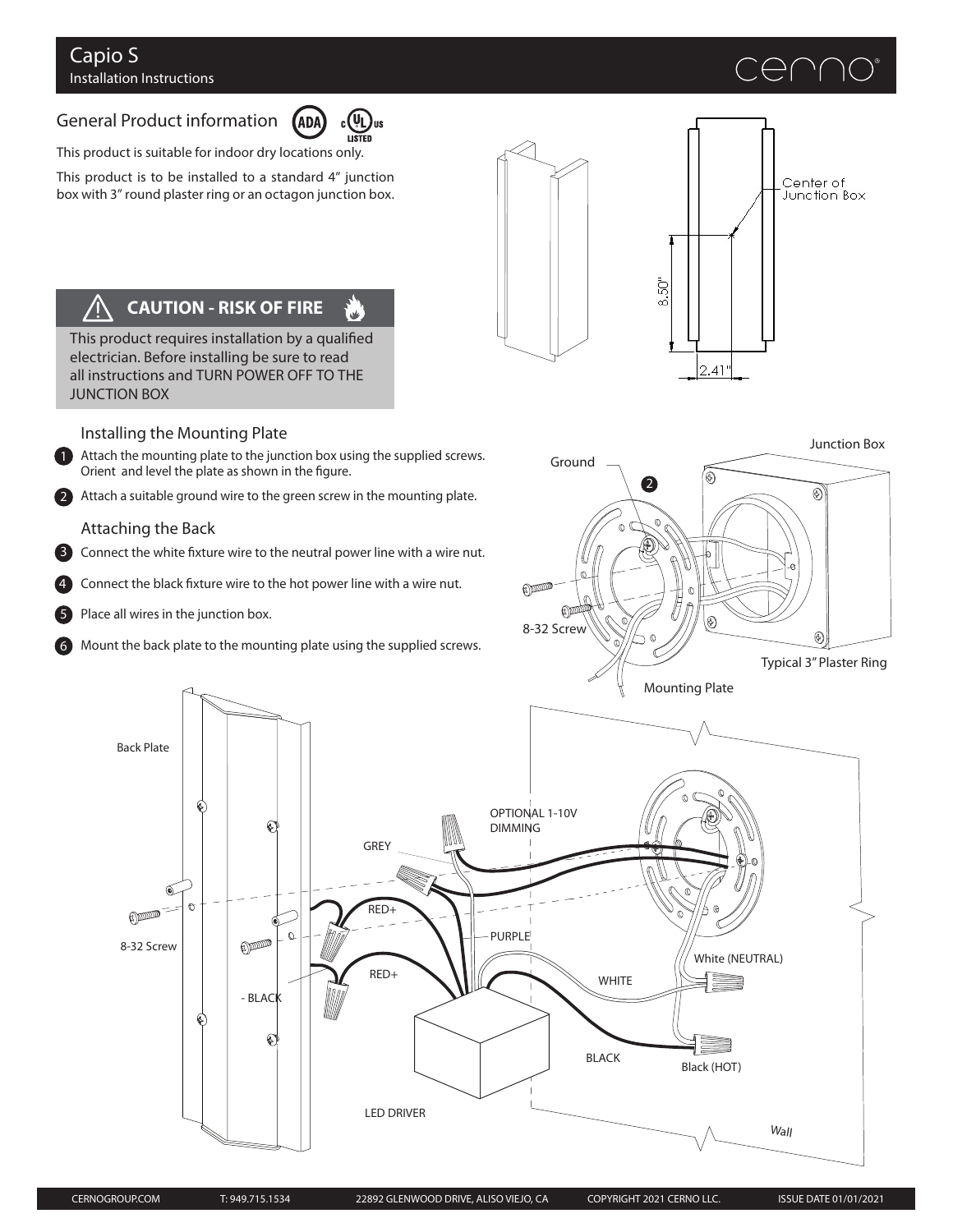7



## Attaching the Shade

Slide the shade onto the posts protruding from the back plate until the back of the shade is flush with the wall.

8 Tighten the two screws on top of the mounting blocks inside the shade.